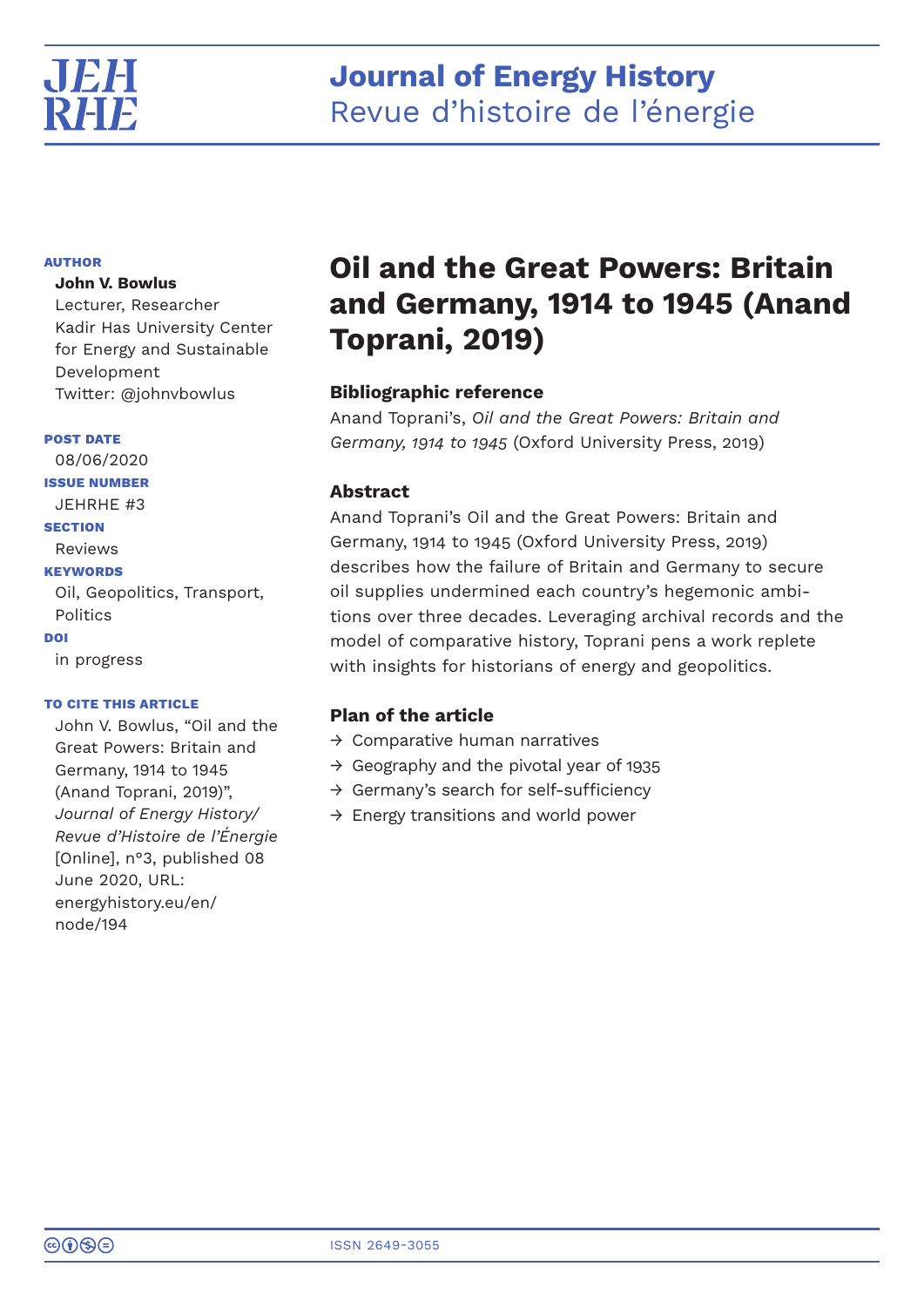- For the past two hundred years, dominance of fossil fuel resources has bestowed global power. Britain became the world's first global hegemon in the nineteenth century, thanks to its first-mover advantage in industrialization and its peerless navy, neither of which would have been possible without the world's largest supply of high-quality domestic coal resources. The United States similarly leveraged its own prodigious oil resources in the twentieth century into dollar primacy, industrial strength, and military power, and then embraced global hegemony. Sandwiched between these epochs, Britain and Germany fought two world wars for global hegemony in which neither side had enough oil resources to win and after which both sides emerged weaker. 1
- This is the subject of Anand Toprani's excellent new history, *Oil and the Great Powers: Britain and Germany, 1914 to 1945* (Oxford University Press, 2019), winner of the 2020 Richard W. Leopold Prize from the Organization of American Historians, which is awarded every two years. The work narrates how the British and German failure to secure oil supplies undermined each country's hegemonic ambitions over three decades. "Britain and Germany drew the same lessons from [World War I] with regard to oil. Not only did they need it, and in much greater quantities than heretofore, but they had to look for it beyond their borders" (6). Britain sought oil independence through investments in the Middle East in the interwar period. Germany's options were limited to its synthetic fuel industry and land-based sources linked by rail and barge, namely Romania and the Soviet Union.  $\mathfrak{D}$
- Toprani, currently an Associate Professor of Strategy and Policy at the US Naval War College in Rhode Island, argues that the powers erred by seeking independence in oil in the first place: "energy independence is not synonymous with energy security" (16). They might have attained energy security, however, if they had chosen to be interdependent, something neither was politically willing to consider. "Opting for energy security as part of a strategy of interdependence could have provided Britain and Germany with 3

ample supplies of energy and perhaps guaranteed their economic prosperity, but only at the cost of their political freedom. This was unacceptable to elites in either country" (17-8).

We now know how elusive energy independence is, but this was less clear in the 1920s and 1930s, when oil was flooding onto the market, creating demand with low prices, and supplanting coal in the transportation sector.**<sup>1</sup>** Britain's quest for oil independence is somewhat forgivable, given its past independence in coal and growing demand for oil. Germany, on the other hand, started from behind, tried to rewrite the rules of the game, and nearly succeeded. For both powers, however, the reality of logistics, planning, prices in currencies they didn't control, sources located in lands across oceans, and geopolitics made independence a pipe dream.

#### **COMPARATIVE HUMAN NARRATIVES**

*Oil and the Great Powers* is a vital contribution to the historiography of oil and world power and will provide readers with new sources and insights to spur their own work, especially concerning these three decades, but also for broader questions pertaining to energy geopolitics. Scholars have made vital contributions to explaining how oil revolutionized warfare in World War I,**2** how powers sought concessions in the Middle East in the interwar period,**3** and how oil shaped World War II in Europe and helped trigger it in the Pacific.**4** But no one has examined the British-German stories concurrently and in such holistic fashion, thus providing a complete narrative of how oil helped produce the cataclysm of World

4

5

**<sup>1</sup>** Nuno Luís Madureira, "Oil in the Age of Steam", *Journal of Global History*, vol. 5, n° 1, 2010.

**<sup>2</sup>** Walter Jensen, "The Importance of Energy in the First and Second World Wars", *The Historical Journal*, vol. 11, n° 3, 1968.

**<sup>3</sup>** Gareth Jones, "The British Government and the Oil Companies, 1912-1924: the Search for an Oil Policy", *The Historical Journal*, vol. 20, n° 3, 1977; and William Stivers, "International Politics and Iraqi Oil, 1918-1928: a Study in Anglo-American Diplomacy", *Business History Review*, vol. 55, n° 4, 1981.

**<sup>4</sup>** Daniel Yergin, *The Prize: the Epic Quest for Oil, Money, and Power* (New York: Simon & Schuster, 1991).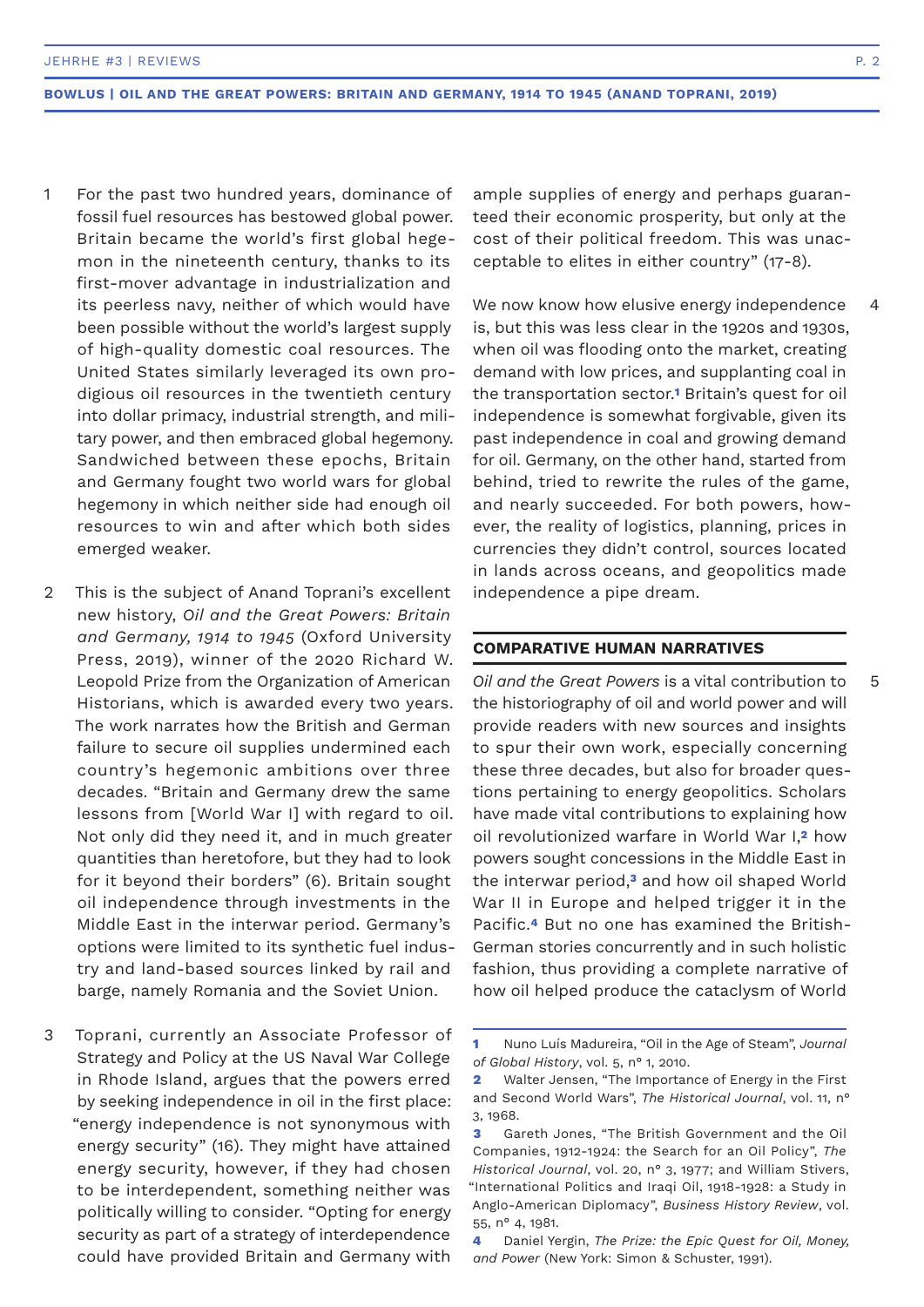War II. This book, quite frankly, should have been written decades sooner, but required the right scholar, one capable of using both English and German-language archival and secondary sources and well-versed in oil, geopolitics, history, and strategy, to take it on.

- Toprani's account is especially powerful in two methodological respects. First and foremost, he uses archival records to reveal how powerful individuals, including Adolf Hitler himself, shaped oil policy. Interdepartmental debates can often dull readers, but Toprani locks in on the relevant debates and demonstrates how leaders pushed and pulled on policy. Whitehall's interdepartmental squabbles were particularly fascinating, and the tradeoffs argued between the Treasury, the Admiralty, the Petroleum Department, Foreign Office, and Colonial Office reveal how intertwined and complicated British policy was, which proved, at times, detrimental to British strategy. 6
- It is these human-driven decision-making narratives that lend the book's comparative approach – covering Britain over four chapters in Part I and then Germany over four chapters in Part II – such resonance. This comparative approach works so well because it distills the two different strategies on their own merits. "Although there is some overlap in chronology and policy aims, the strategies adopted by Britain and Germany were as different as the reasons for their failure" (19). Planning, logistics, and timing all undid the plans of the powers for oil independence, but in different ways. The book's comparative approach should be considered a model for future histories of energy that involve two or, at most, three nations. 7

## **GEOGRAPHY AND THE PIVOTAL YEAR OF 1935**

Part I traces Britain's attempts to stockpile oil and acquire new foreign concessions. Indebted to the Americans and forced to pay for much of its oil in dollars, Britain started the interwar era in a precarious position. Its large bet on the Middle East – Iran and Iraq – was not unwarranted: prodigious supplies came online in both countries. Yet Britain could not count on Middle 8

East supplies to Europe in wartime given both the shortage of tankers and long journey required. Resource nationalism, meanwhile, imperiled its most readily available, non-U.S. source of oil in the Western Hemisphere: Mexico. "Britain's failure had less to do with geology than geography," writes Toprani, because the British "based their oil strategy on the premise that there would not be any threat to their supply lines" (119).

The story's definitive turning point—and one I didn't see coming—arrives in 1935. "Germany's abrogation of the Versailles Treaty and the fracturing of Britain's relationship with Italy over its invasion of Abyssinia in 1935 changed the strategic calculus. Germany and Italy, although inferior to Britain at sea, could sever access to the Middle East through the Mediterranean—through which 34 percent of Britain's oil imports traveled in 1934—and possibly even invade the region" (97). Britain's lines of communication to oil supplies in the Middle East, on which it placed its bet for oil security, were now threatened, and it did not have enough tankers to avoid the Suez Canal and bring the oil around Africa. A Mediterranean disruption, in other words, could sever Britain from its Middle East supplies, according to planners. "Seldom," Toprani concludes, "has a strategy promised so much yet yielded so little as Britain's efforts in the Middle East following World War I" (129). Britain suffered a further blow in 1938, when Mexico nationalized its oil industry, where British firms were dominant (108-113). Thus, on the eve of war in 1939, Britain found itself in a similar position as in 1914: largely dependent on the United States for oil supplies.

On the Mediterranean threat, I wondered if 10Toprani missed an opportunity to examine the 1936 Montreux Convention, which gave Turkey control over regulating the Turkish Straits and created uncertainty regarding the Soviets' most critical oil-export chokepoint. The Soviets protested the convention in 1939 and 1940, and later in 1945, seeking air and naval bases to assure their position in the straits. We learn that Axis oil supplies, both German and Italian, from Romania and the Soviet Union had to travel overland

9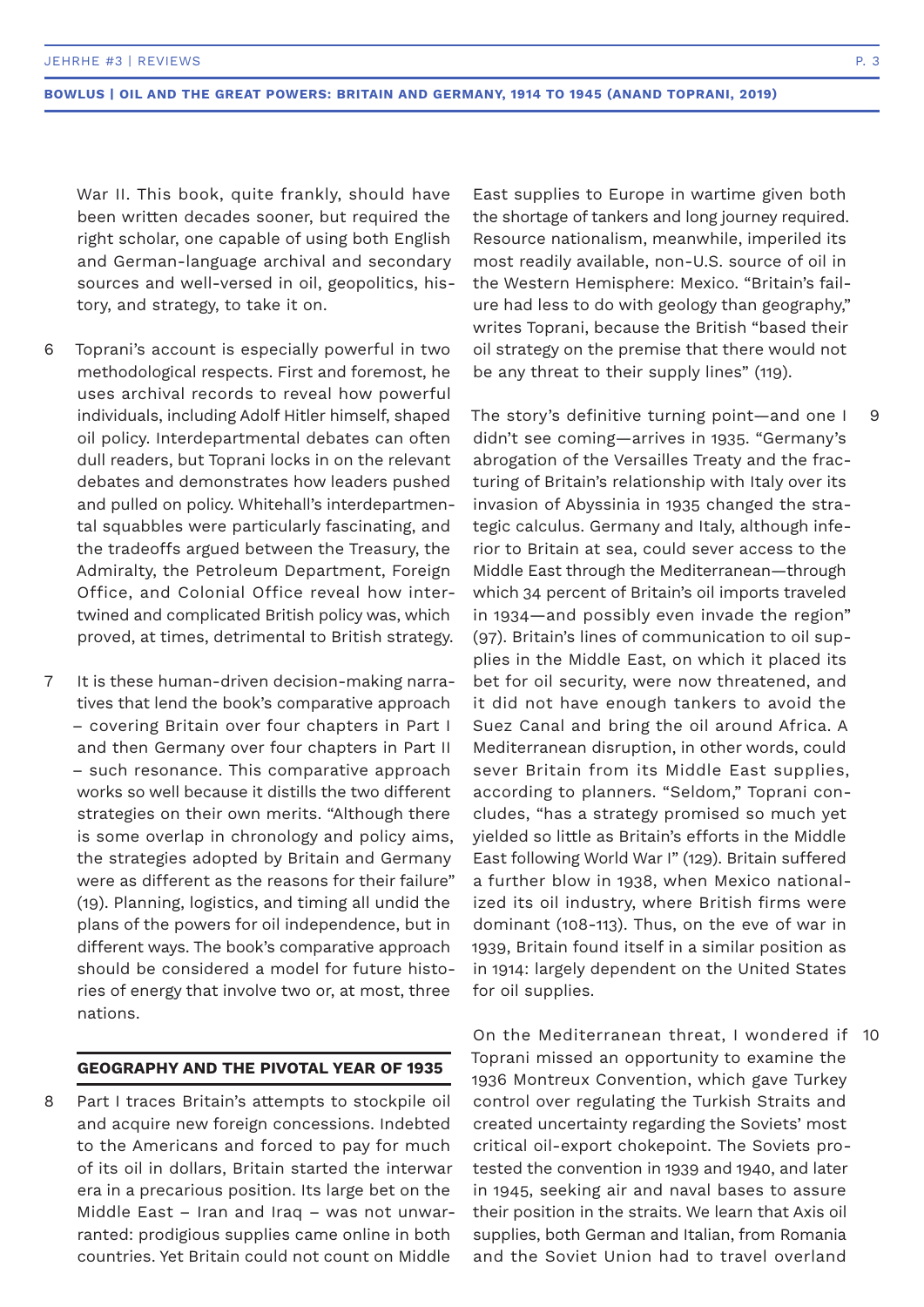from 1939-1941, which was more expensive and logistically demanding. Did the convention and Turkey's pro-Allied attitude also play a role in this story by hampering the Axis powers in the Mediterranean?

#### **GERMANY'S SEARCH FOR SELF-SUFFICIENCY**

- The story of Britain is thorough and original, but the story of Germany is even more so, partly because the stakes and gambles were more dramatic. The Germans had learned in World War I that they had to secure oil supplies if they were to unseat the British, but they faced similar constraints as before. Without a dominant navy and already a continental power, Germany looked to new imports from nearby countries – Romania in 1938 and the Soviet Union in 1939 – and to grow its own synthetic fuel industry, which had the added benefit of aiding foreign currency balances by reducing German dependence on foreign imports of fuel (177). Germany's attempts to thread a tight needle on oil foundered on two mistakes. The first was Hitler's impatience. With Italy's resurgence and the victory of fascist forces in Spain, Hitler believed the geopolitical chessboard was titling in his favor and pushed for his plans of conquest earlier than Germany was logistically ready, at least in oil. Germany's second mistake was not planning for how to supply Europe after it conquered it (199). Despite these shortcomings, Germany, partly through luck but also through adaptation, supplied its own armed forces ably during the war, at least until the spring of 1941. 11
- By the summer of 1941, however, Germany's oil situation was dire. Desperate to correct its coming oil imbalance, it had established Continental Oil in March 1941 to try to free Germany from the control of the Anglo-American companies in Romania, but this half-measure would not be enough, nor were increased investments in synthetic fuels viable given wartime exigencies. Thus, Hitler crossed the Rubicon and invaded the Soviet Union with Operation Barbarossa, something he had begun planning in July 1940. After securing the oil fields in Baku, Germany's strategy was to move into the 12

Mediterranean, severing Allied access to Soviet and Middle East oil altogether and opening it up for the Germans (231-37). Its failure, of course, was a major turning point in the war and dashed Germany's search for self-sufficiency in oil, the subject of the final chapter of Part II.

#### **ENERGY TRANSITIONS AND WORLD POWER**

The undercurrent of Toprani's twin narratives is the global transition from coal to oil as the most-used energy source. Britain was the first power to recognize and invest in oil as a transportation fuel for naval advantage, starting its conversion of destroyers and submarines in 1901 and of battleships in 1912. The United States only partially converted its fleet during this period, while Germany started during World War I, but the British made a willful head start in a bid to retain global hegemony.**5** Though the outcome was determined on land, British control of seas kept the German navy at bay and restricted imports into the country. A similar scenario occurred during World War II, as British control of the Atlantic enabled it to import ample supplies of oil from the United States – and then military hardware through Lend Lease from 1941 and troops from 1942. In the end, planning, logistics, and strategic enclosure by the Allies turned the tide in both conflicts. 13

*Oil and the Great Powers* made me think that 14a comparative study of the United States and the Soviet Union could be similarly fascinating. Both countries owe their global power to oil to an extent, and it seems that they discovered how best to coerce their enemies with oil in the same year: 1941. The Soviets made the obvious decision to sever oil exports to Germany after Hitler launched Operation Barbarossa in June 1941. Did this decision, and Operation Barbarossa more broadly, inform the United States' decision to embargo oil exports to Japan in July/ August 1941? The United States and the Soviet Union could also be an interesting pairing along

**<sup>5</sup>** Volkan Ediger, John Bowlus, "A Farewell to King Coal: Geopolitics, Energy Security, and the Transition to Oil, 1898- 1917", *The Historical Journal*, vol. 62, n° 2, 2019.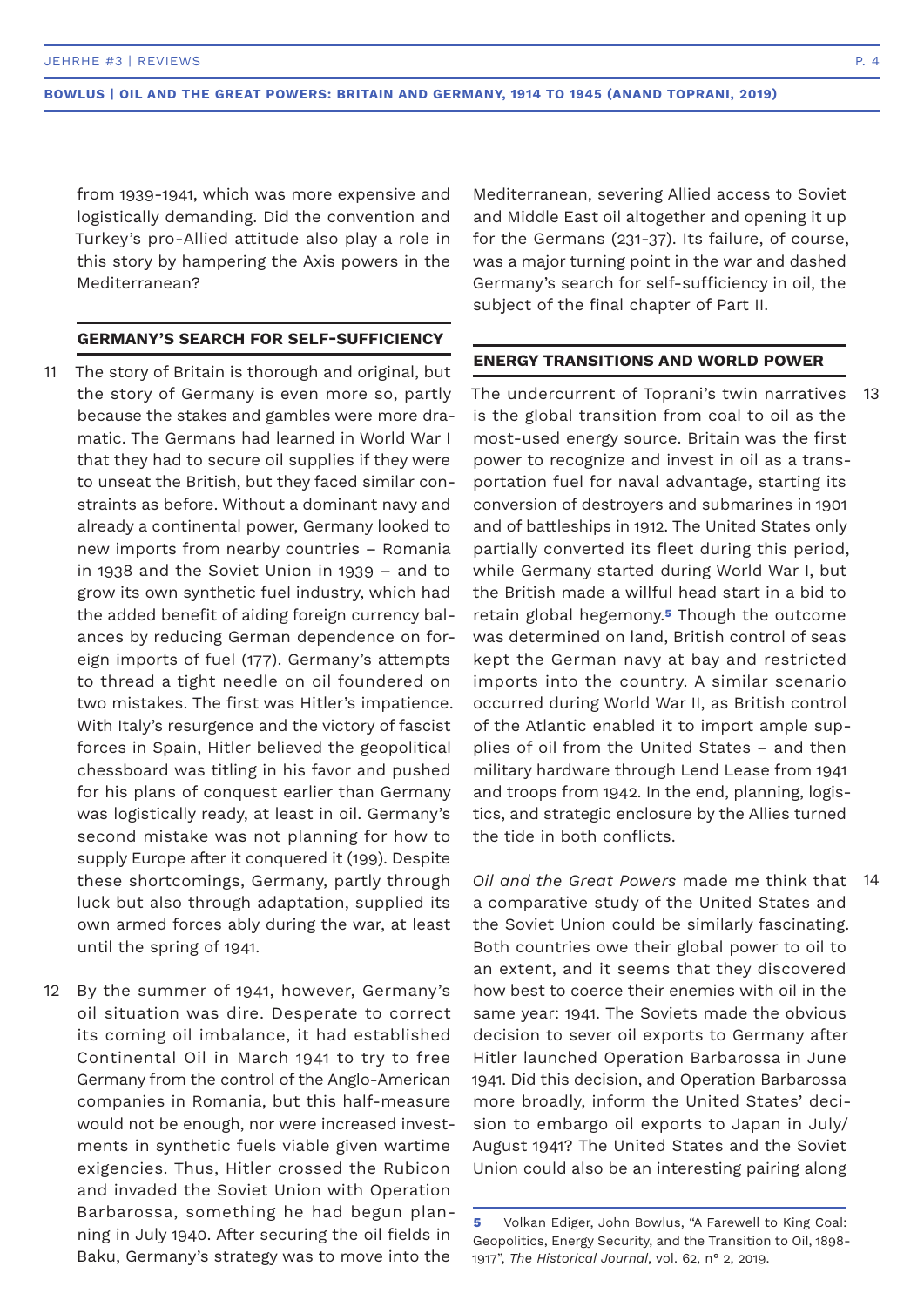the lines of Toprani's model, for instance from 1941-1970 as they competed globally while each having ample oil supplies, although access to Soviet archives would make this challenging. Alternatively, the two powers have dabbled in interdependence and cooperation in oil from 1991-2020, with United States companies seeking oil deals in Russia and both aiming to extend oil's primary position in the global energy system.

Control over energy resources continues to 15shape geopolitics today. All powers still depend on oil for the military transportation sector, but

the energy transition demands cleaner fuels, and some fear that China's dominance over the minerals required to construct renewable energy technologies, batteries most notably, could be a future geopolitical flashpoint. *Oil and the Great Powers* reminds us both that transitions in energy sources change geopolitics and that these shifts take decades to occur. There are no quick solutions, and energy independence remains as elusive today as it did for Britain and Germany. Interdependence remains the only path towards energy security.